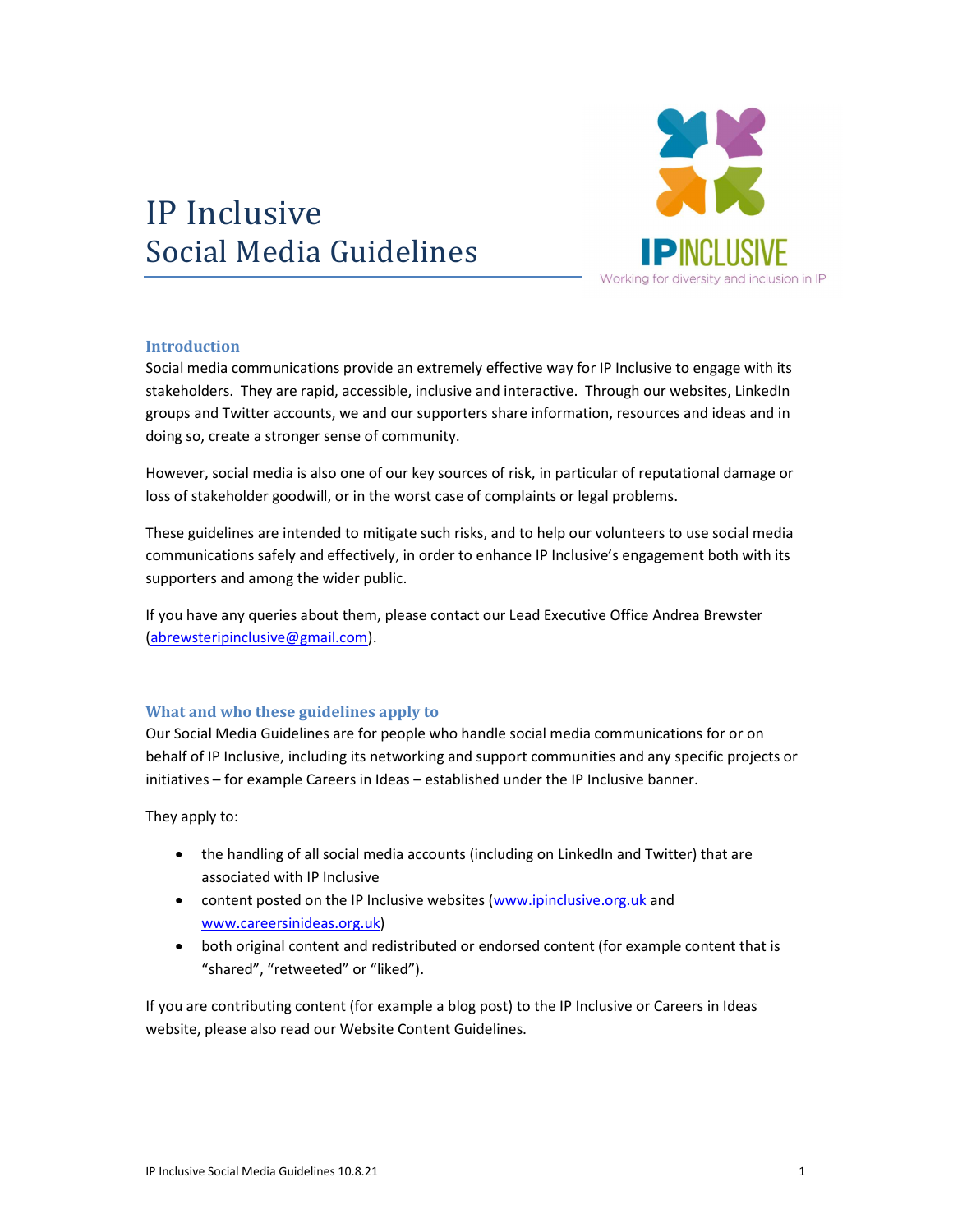

### Our general Communications Policy

In any form of communication that is, or could be, associated with IP Inclusive, it is vital that you adhere to our Communications Policy. This sets out the principles that govern IP Inclusive's communications with the outside world, including via social media. Please take a moment to read it and make sure you are comfortable with it.

If you have any queries about the policy, please ask a member of the IP Inclusive management team (contact details in Annex I) for guidance.

#### The guidelines

In addition to the rules in our Communications Policy, please keep to the following guidelines when handling IP Inclusive social media communications, whatever your actual or intended audience. If you have any queries or concerns about applying them, please speak to the management team.

Please also make use of the advice on social media usage that we've included in Annex II.

- 1. Only "follow" reputable and relevant sources.
- 2. If you "like", "retweet", quote, link to or otherwise endorse somebody else's content, make sure it's a source that you know you can trust. If you wish to quote but not endorse, make that clear. Steer clear of overtly political content.
- 3. If an online conversation takes an uncomfortable turn, distance yourself from it as soon as possible. Say nothing further. Avoid implicating yourself by getting drawn into an online argument. If possible and appropriate:
	- i. "Unfollow" the relevant account(s).
	- ii. Delete the relevant comment or comment thread.
	- iii. Close the conversation to further comment.
	- iv. Consider excluding an account from your LinkedIn group, or blocking a Twitter account – but please check with the management team first.
- 4. By all means use images to make your communications more engaging, but take care over copyright, confidentiality, data protection and privacy issues, as per rule 9 in our Communications Policy.
- 5. Try to use social media to widen our support base and strengthen our community: tag other IP Inclusive communities, projects or supporters whenever appropriate (see the contact details in Annex I).
- 6. In general, if you're running an IP Inclusive social media account, avoid expressing opinions (as opposed to information and facts) on anything other than "safe" and uncontroversial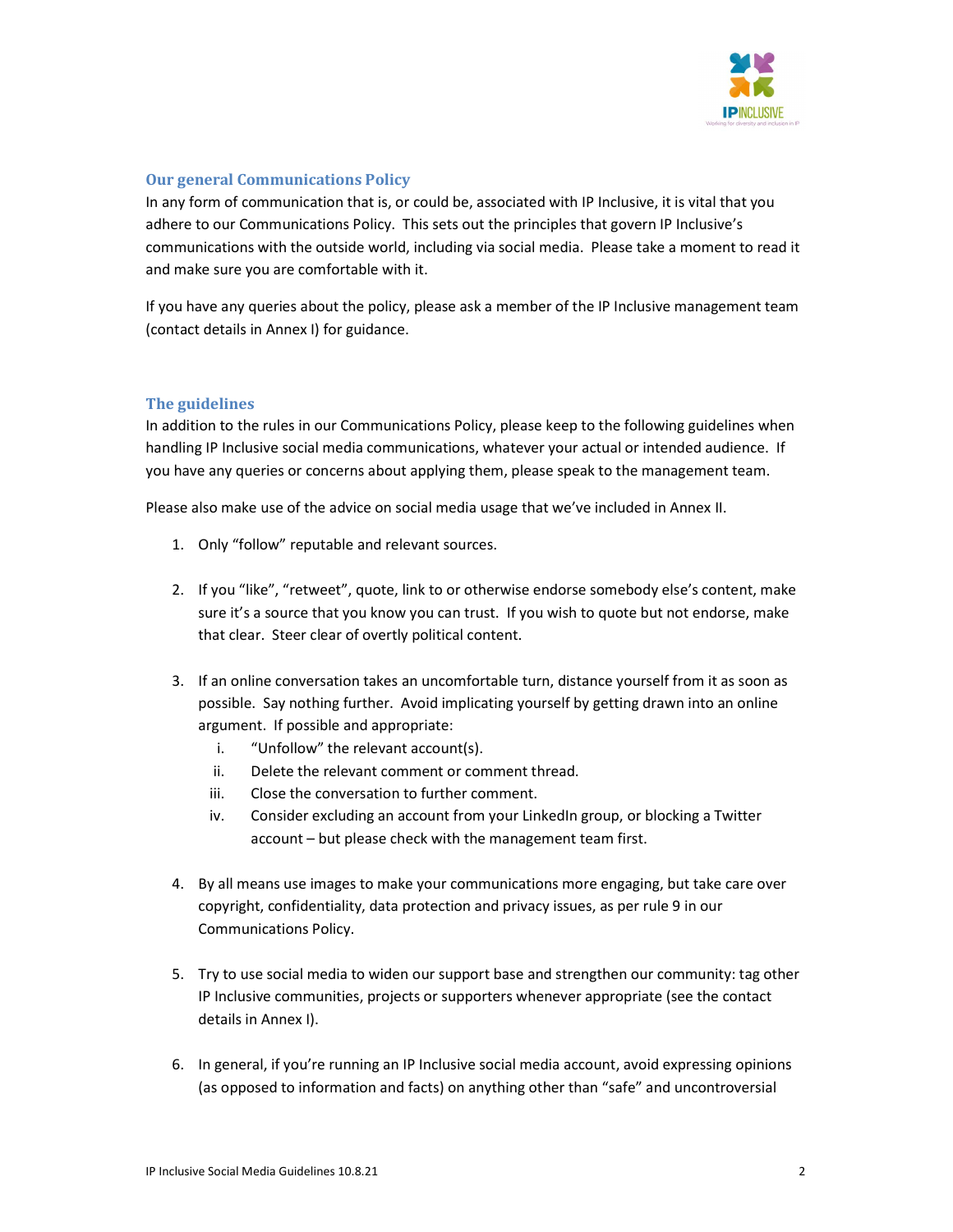

topics. It is usually more appropriate to allow others to converse, to keep an eye on how things progress and to learn from the resultant conversations.

7. Don't set up a new IP Inclusive social media account without approval from the management team.

#### The most important two rules of all…

…Are, of course, as in our Communications Policy, these:

- 8. Think before you post!
	- i. Consider how your words are likely to be read by IP Inclusive supporters, would-be supporters and critics, and by the wider public. Is there anyone they could offend, upset, embarrass or irritate? How will they reflect on IP Inclusive? How might they be used by someone with a different agenda to yours?
	- ii. Have you included anything sensitive or confidential or that isn't yours to disclose?
- 9. If in doubt, don't post at all.

#### Our communication style

Our usual communication style is informal and upbeat, but still professional. Be yourself as far as possible, and naturally on LinkedIn and Twitter follow the lead of other trusted users, but keep this guidance in mind.

If you're contributing content (for example a blog post) to the IP Inclusive or Careers in Ideas website, please also read our Website Content Guidelines.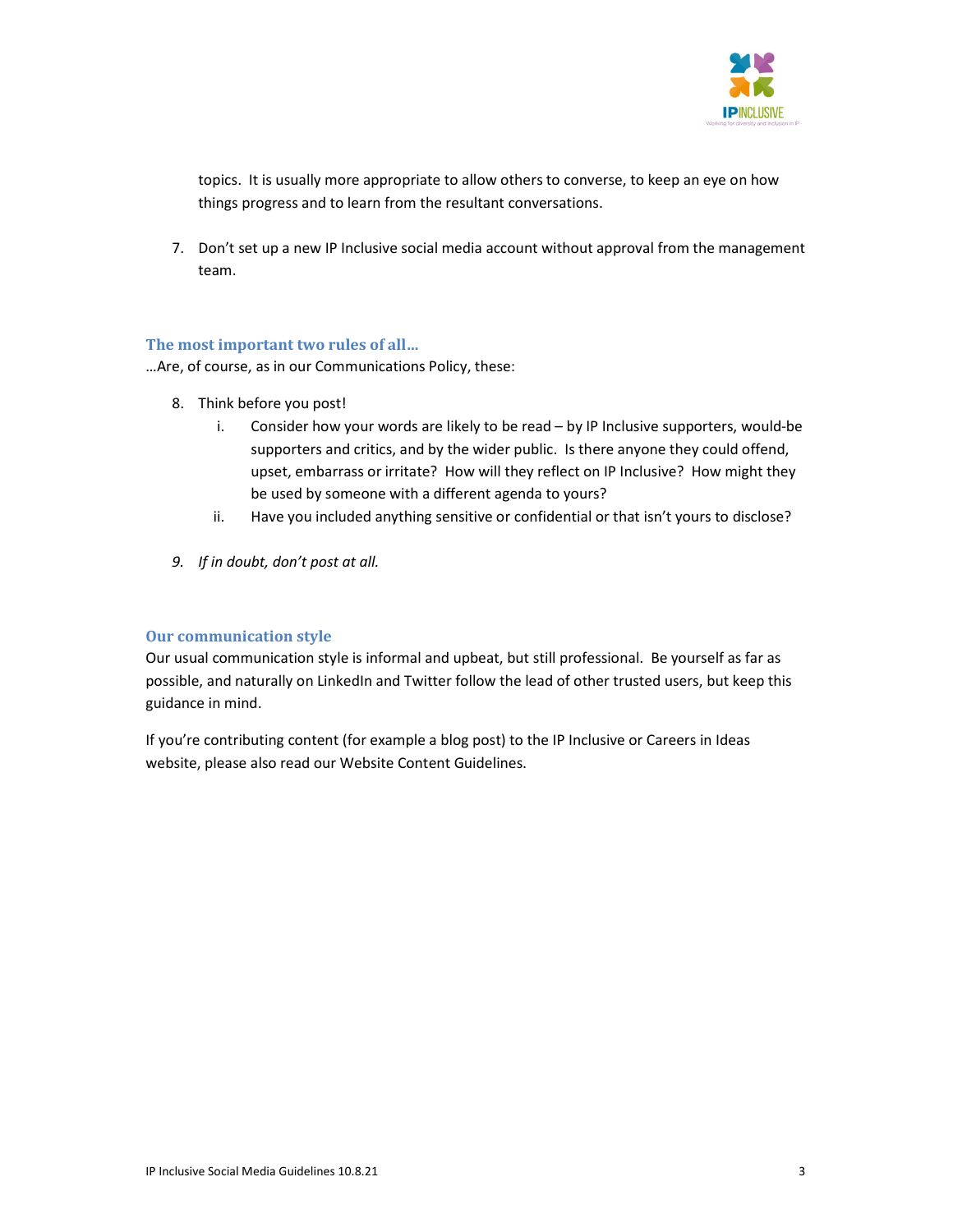

# Annex I IP Inclusive contact details

#### The management team

IP Inclusive Management (IPIM) is the body that oversees activities carried out under the IP Inclusive banner. It can be contacted via:

- Its Chair, Michael Silverleaf QC: msilverleaf@11southsquare.com
- Its Secretary, Julia Florence: ipimsecretary@gmail.com
- (For written correspondence) c/o CIPA at Halton House, 20-23 Holborn, London EC1N 2JD

IP Inclusive's Lead Executive Officer, Andrea Brewster, is responsible for the day-to-day running of the initiative and should be your first port of call for information and guidance. She can be contacted at abrewsteripinclusive@gmail.com.

There is more information about IPIM at https://ipinclusive.org.uk/ip-inclusive-management/.

# Website addresses

- IP Inclusive: https://ipinclusive.org.uk/
- Careers in Ideas: https://careersinideas.org.uk/
- IP & ME: https://ipinclusive.org.uk/community/ip-me/
- IP Ability: https://ipinclusive.org.uk/community/ip-ability/
- IP Futures: https://ipinclusive.org.uk/community/ip-futures/
- IP Non-traditional Family Network: https://ipinclusive.org.uk/community/ip-nontraditional-family-network/
- IP Out: https://ipinclusive.org.uk/community/ip-out/
- Women in IP: https://ipinclusive.org.uk/community/women-in-ip/

# Website administrators and editors

- Andrea Brewster (abrewsteripinclusive@gmail.com)
- Jonny Lerwill (jonathan.lerwill@me.com)
- **Emily Teesdale (ipinclusiveblogarticles@gmail.com)**

# LinkedIn groups

- "IP Inclusive": https://www.linkedin.com/groups/8473869/
- "Careers in Ideas": https://www.linkedin.com/groups/12376993/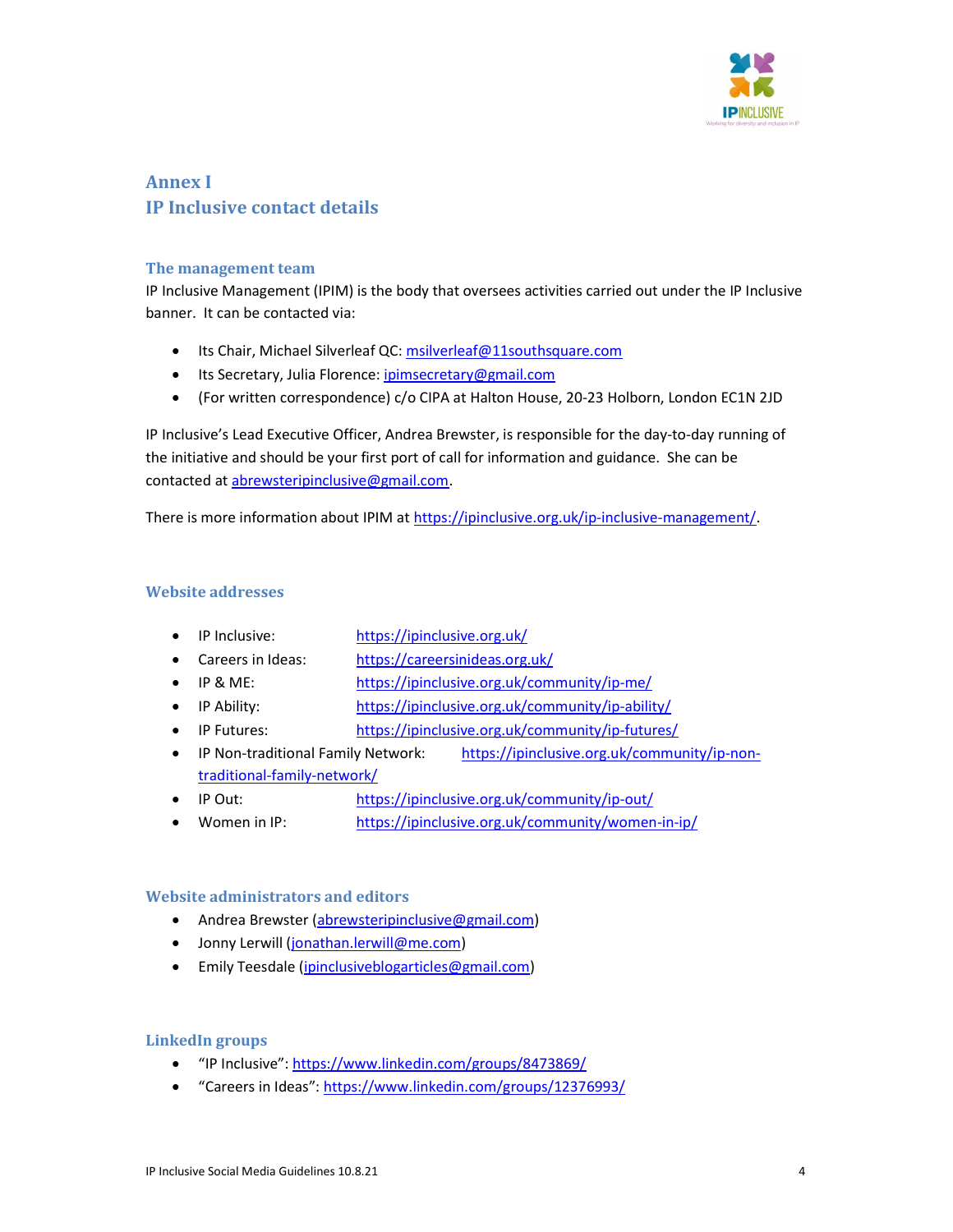

- "IP Inclusive: IP & ME": https://www.linkedin.com/groups/12049564/
	- o IP & ME LinkedIn profile: https://www.linkedin.com/in/ipandme/
- "IP Inclusive: IP Ability": https://www.linkedin.com/groups/13756630/
	- "IP Inclusive: IP Futures": https://www.linkedin.com/groups/8792265/
		- o IP Futures LinkedIn profile: https://www.linkedin.com/in/ip-futures-12422b187/
- "IP Inclusive: IP Non-traditional Family Network": https://www.linkedin.com/groups/12523213/
- "IP Out": https://www.linkedin.com/groups/8488373/
- "IP Inclusive : Women in IP": https://www.linkedin.com/groups/8557958/

# Twitter accounts

- IP Inclusive: @IPInclusive
- Careers in Ideas: @CareersInIdeas
- IP & ME: and @bameipinclusive
- IP Ability: @IP\_Ability
- IP Out: @ip\_out
- Women in IP Inclusive: @WomeninIPI

#### Facebook accounts

"IP Ability community": https://www.facebook.com/groups/3125107824186976/

#### Other key contact details

Key contacts for Careers in Ideas and the six communities (including LinkedIn, Twitter and email addresses) can be found on their individual website pages, as listed above.

IP Inclusive contact details can be found at https://ipinclusive.org.uk/contact/ and its mailing lists via https://ipinclusive.org.uk/stay-in-touch/. Email addresses for specific types of query include:

- **•** General IP Inclusive: contactipinclusive@gmail.com
- **Events:** ipinclusiveevents@gmail.com
- The EDI Charter: ipinclusivecharter@gmail.com
- Data protection issues: the Data Protection Officer at *ipinclusivedata@gmail.com*
- Careers in Ideas: askcareersinideas@gmail.com

#### Charter signatories, supporters and partners

 Our Charter signatories are listed on our website at https://ipinclusive.org.uk/about/chartersignatories/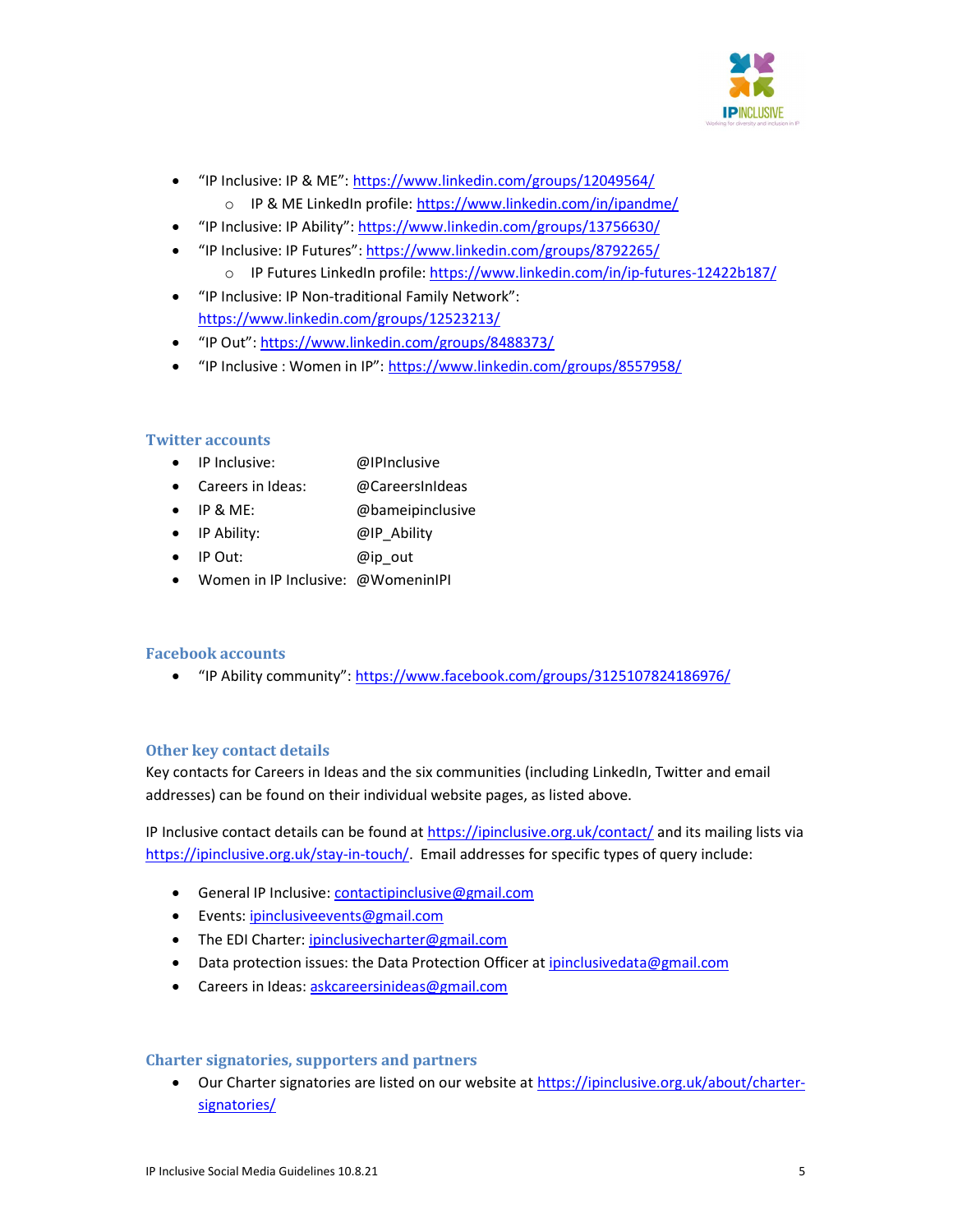

 Our other supporters and partners are listed at https://ipinclusive.org.uk/our-supportersand-partners/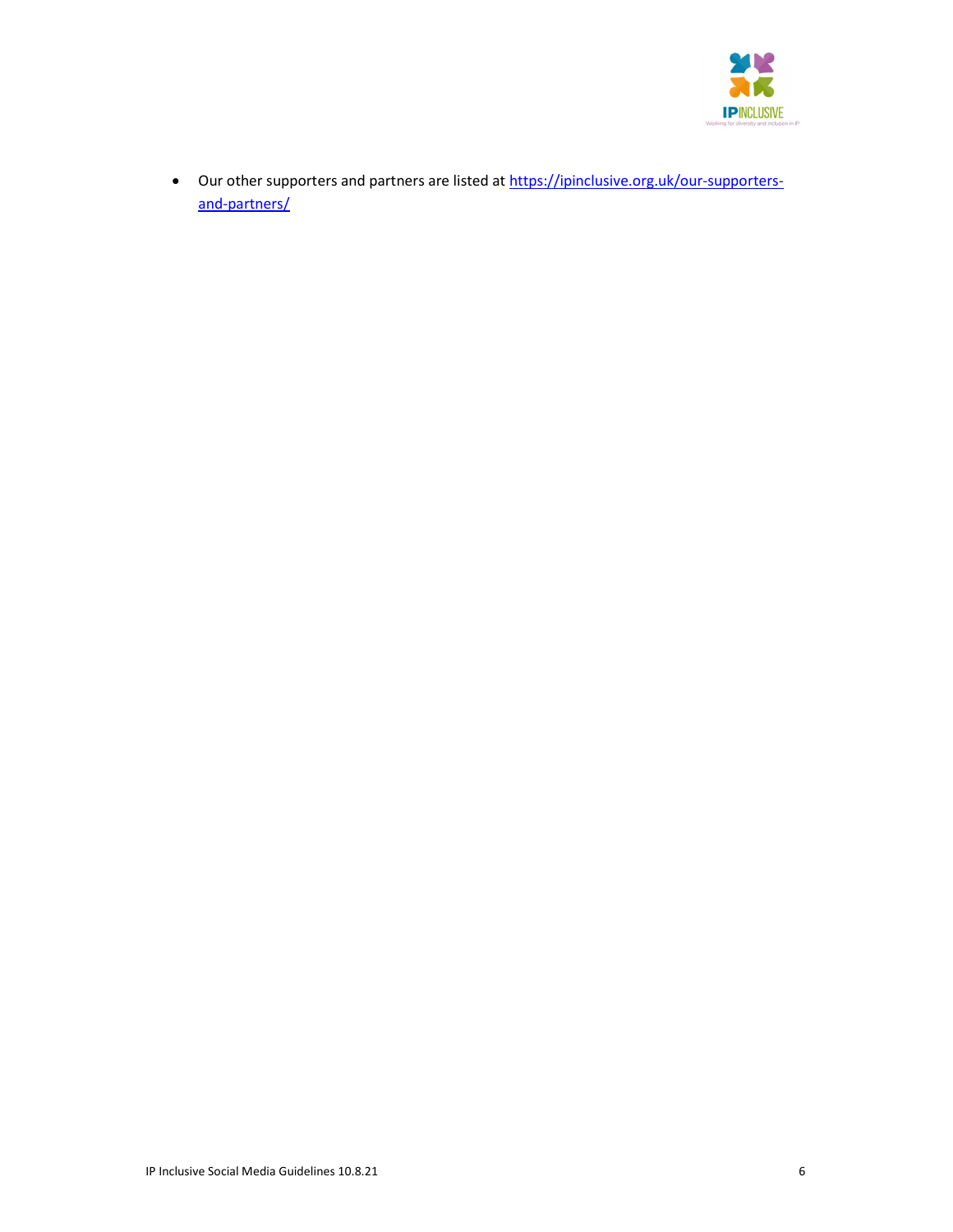

# Annex II

# Don't be anti-social: Some good advice for social media users

Here is some advice for responsible social media usage, in particular when addressing sensitive topics to do with equality, diversity and inclusion (EDI) and when communicating about, or on behalf of, IP Inclusive. Our thanks to CIPA's Chief Executive Lee Davies, himself an accomplished social media user, for his help in compiling these tips.

#### You are not alone

Whilst your blog, Twitter stream, Facebook page, Instagram feed, etc might feel like your own safe and comfortable home on the internet, where colleagues, family and friends occasionally stop by to catch up with you, it is really an open and highly accessible public space. People can and will land on your page from a random search, read just one post and take it completely out of context. The things you say, write or do in social media live on forever in search engines, long after you have forgotten about them. Think of your space on the web as less like a family room and more like your front window.

In social media, the lines between the personal and the professional are often blurred. So even things you post in a personal capacity can reflect on the organisations that you work with.

#### Think before you post

Before you post anything, stop and think for a moment. Who's going to read it and in what contexts (remember that it will be visible far more widely than just your intended audience)? What will it look like to them? How will it reflect on other people and organisations you're associated with – for example IP Inclusive?

Always check you're in the right account before you post something. Don't mix up your personal social media accounts with your IP Inclusive ones. A good tip, if you look after an IP Inclusive account, is to log in and out only as needed.

Avoid posting things when you're feeling upset, irritated or frustrated, or when your judgement is otherwise impaired (for example after alcohol). Resist the pressure for social media communications to be immediate and fast-paced; it isn't always appropriate to "shoot from the hip".

Remember that once you've posted something online, you lose control over where, when and by whom it gets shared. it is almost impossible to "undo" something you've made public in an online forum.